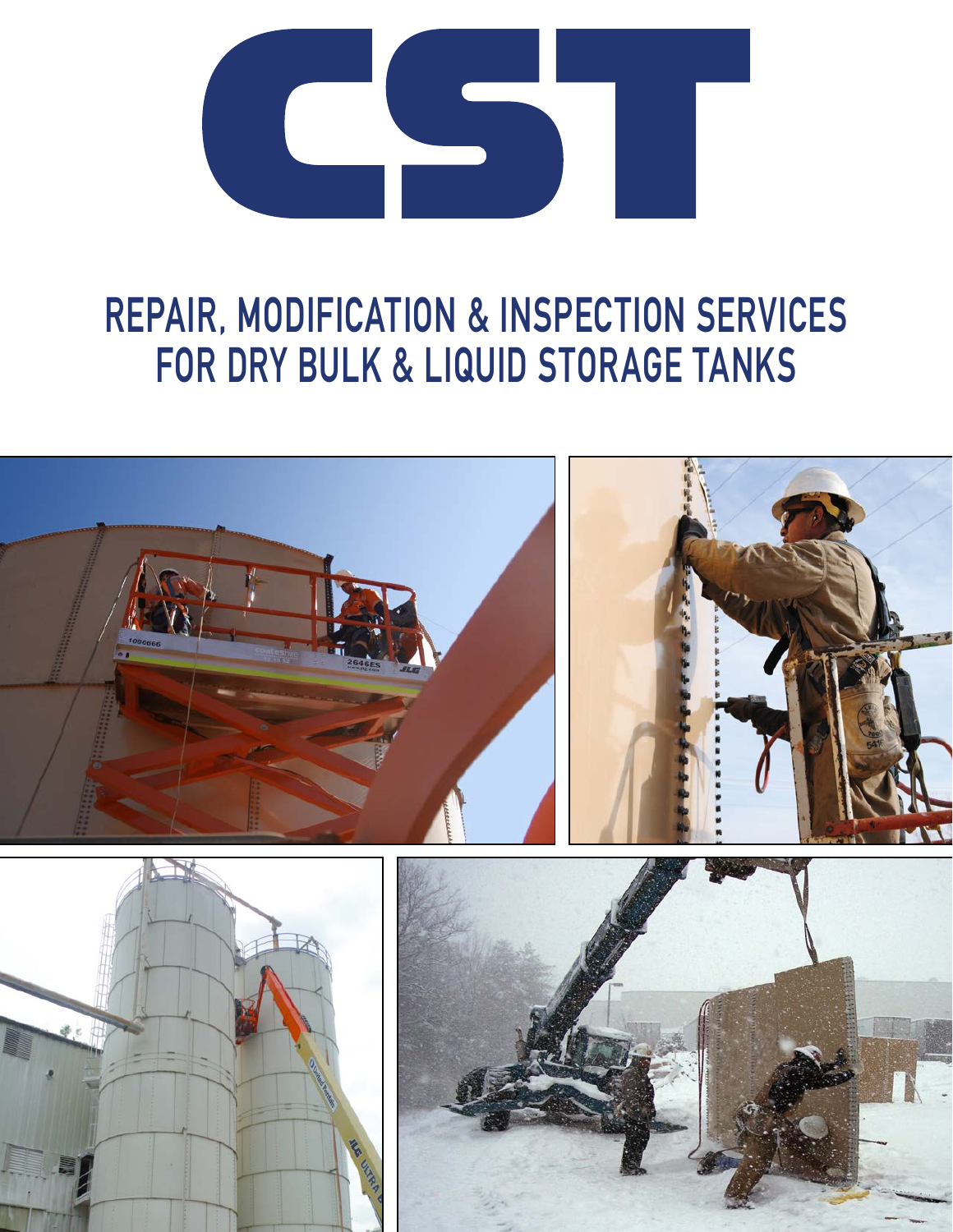# WHY INSPECTION / REPAIR?

For over 120 years, CST has been producing and building tanks. We have seen nearly every condition and situation, and one thing that we know is that a tank must be maintained. Like all physical assets and equipment, the longevity and safe optimum operation of a tank is based on the condition of the asset. CST's proactive inspection and repair program can identify potential hazards so they can be corrected early, with much less downtime and lower cost. Inspection and maintenance is critical in achieving the full return on investment for your tank.

### **Key Reasons to Incorporate Tank Inspection in Your Preventative Maintenance Program**

- Identification of metal loss or thinning steel from corrosion or wear abrasion
- Identify proper venting and maintenance of pressure relief valves
- Identify and correct improper flow such as rat-holing, bridging or arching
- Regulatory requirements such as OSHA, MSHA, NFPA, FM, AWWA, etc.
- Determine suitability of the tank for continued or expanded service
- Determine if a tank should be replaced
- Perform Ultrasonic Thickness testing or other thickness testing to set baseline steel thickness

#### **Inspection**

Tank inspections can maximize the life of your tank, ensure a safe and efficient operational environment and prevent service failures. CST can proactively identify signs of corrosion or improper operating conditions to help extend the life of your tank before it leads to extensive and expensive repairs. With CST, you will get a thorough inspection which outlines the current condition of your tank. You will receive a customized inspection report including:

- A summary of tank condition
- Recommendations and cost estimates
- Any non-compliance with current Health & Safety codes
- Photographs as necessary

# SAFETY IS OUR NUMBER ONE PRIORITY

The safety and health of all employees at CST and our customer's employees is the number one business priority. CST Industries' manufacturing facilities operate with a less than 0.75 NCCI Safety Rating, are ISO 9001 Certified and our corporate mission is no lost-time accidents or recordable incidents. All factory personnel and construction teams take a proactive approach to safety, demonstrating leadership and direction to ensure the safest possible working conditions.

CST administers independent safety audits of procedures and work sites and specially designs equipment to enhance safety and setup.

- Each project meets local site safety regulations
- All employees are trained in OSHA or MSHA requirements as required
- All employees are required to test for alcohol and substance abuse



#### Proudly a member of:



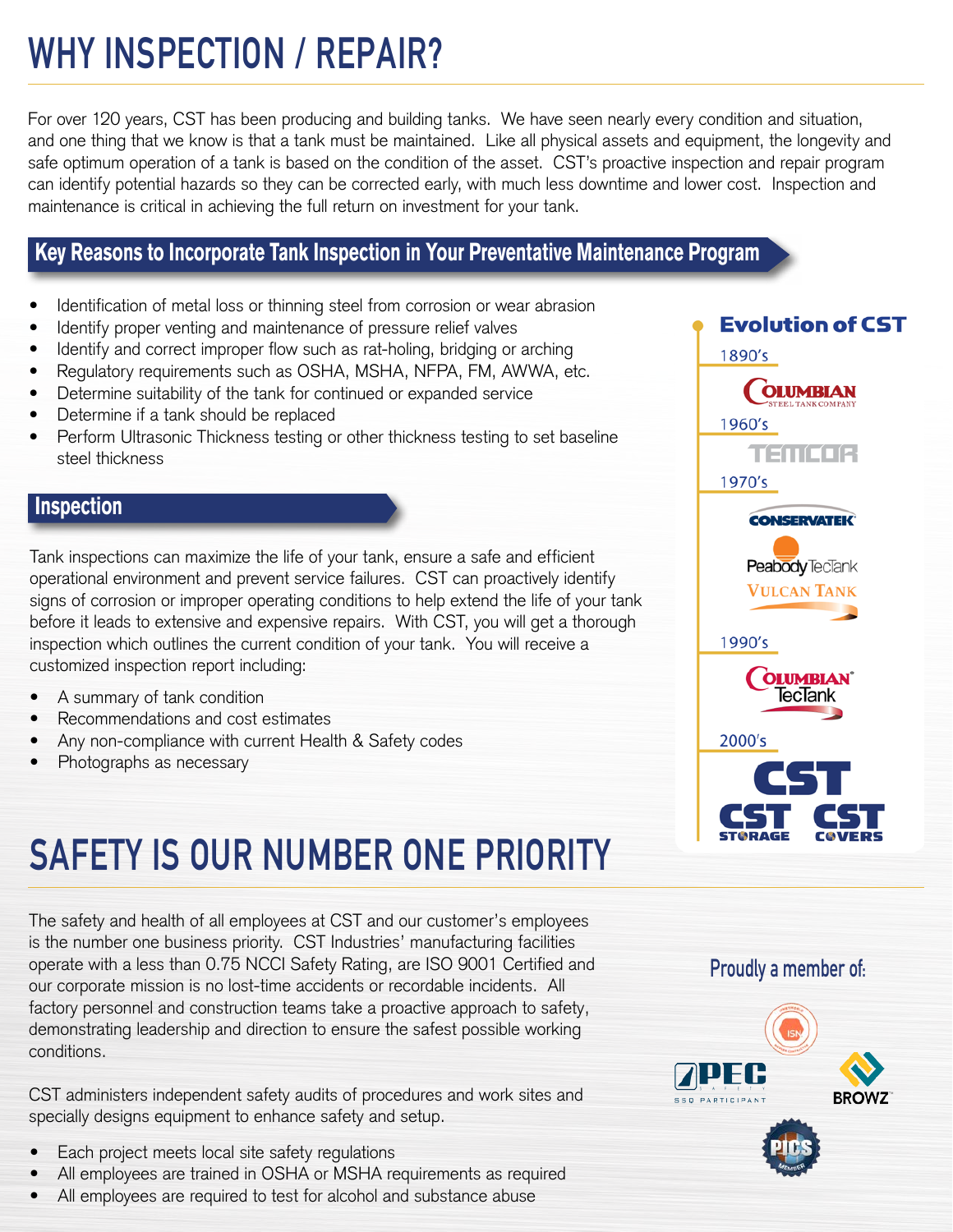# SINGLE SOURCE SERVICES

CST provides single-source refurbishment services for aboveground dry bulk and liquid storage tanks. If you are concerned about the integrity of your tank due to adverse operational or environmental conditions, CST has the experienced resources to evaluate your assets and recommend solutions to keep you operating safely and efficiently.

### **Repairs**

- Repair/replacement of roofs & top rings for dry bulk storage tanks
- Repair/replacement of corroded staves in liquid storage tanks
- Repair/replacement of collapsed deck
- Repair/replacement of hoppers
- Repair wind damaged aluminum geodesic domes

### **Modifications**

- Replace hopper for flow or product change
- Installation of new accessories
- Increase capacity with additional rings
- Relocate tanks

### **OEM Replacement Parts**

- Hoppers and skirts
- **Nozzles**
- Internal blending
- **Stairways**
- Peripheral conveyor supports
- Interior maintenance platforms
- For a full list of repairs, modifications and replacement parts, call 913-621-3700.









#### **Roof/Top Ring Corroded Staves Hopper Replacement**





**Collapsed Deck Aluminum Dome Repairs**

## MARKETS SERVED

### **Dry Bulk Liquid**

- **Plastics**
- **Chemicals**
- **Petrochemicals**
- **Minerals**
- **Foods** 
	- Wood products
		- **Grains**
- & storage Process water
- Fire protection water

Municipal water & wastewater Industrial wastewate treatment

- Crude oil & drilling fluid
- Leachate & storm water runoff
- Power industry demineralized water & wastewater